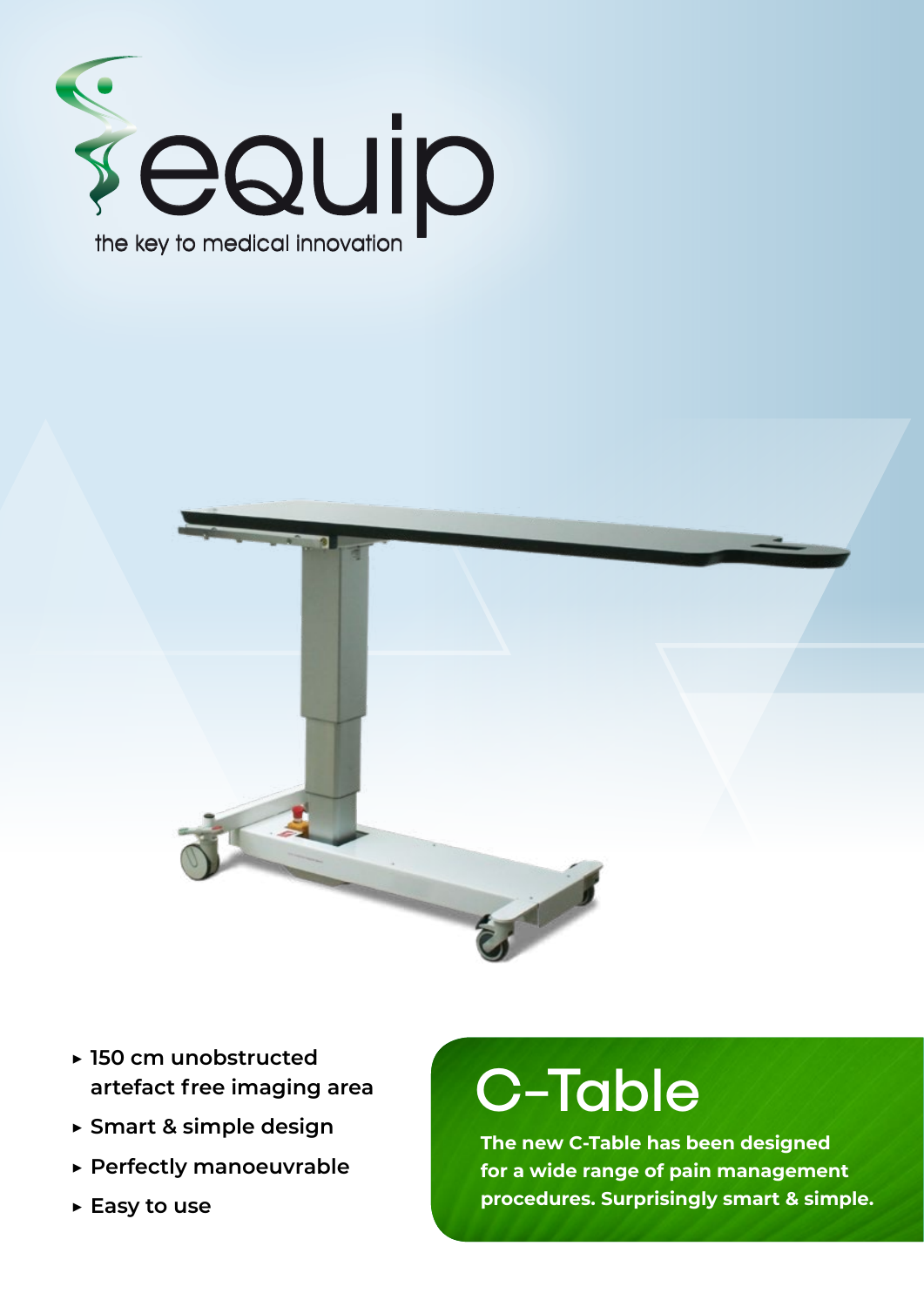

**The new C-Table, which combines 150cm of unobstructed artefact free imaging platform, provides easy access for the most challenged patients.**



**Measurements**

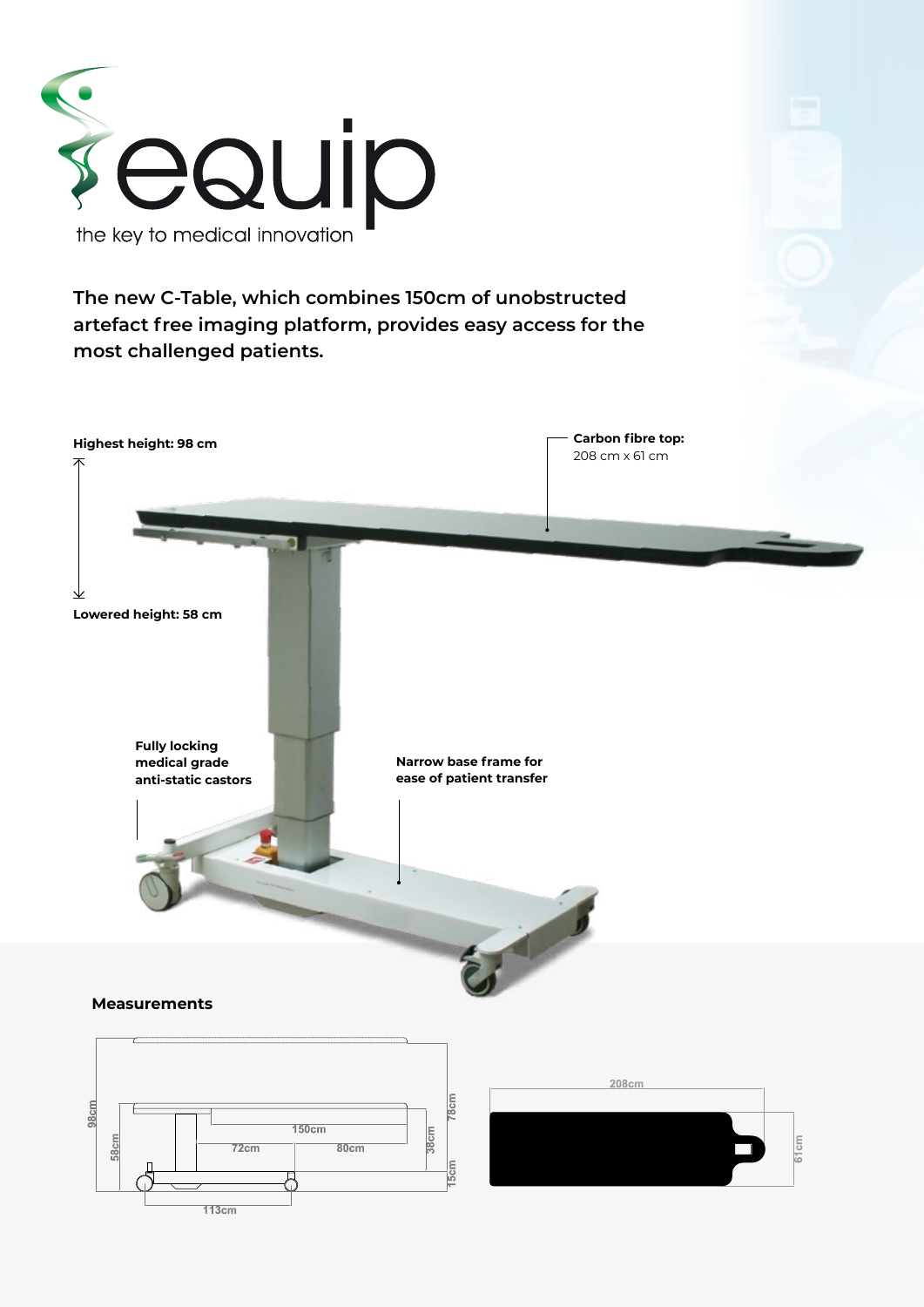



### **Perfectly manoeuvrable**

- **▶** one step locking
- **▶** 360 degrees of movement
- **▶** in-line locking



**200 kg** Safe working load of 200 kg



### **STOP**

Easy access emergency stop & isolation button for additional patient safety

# C-Table

**The new C-Table, which combines 150cm of unobstructed artefact free imaging platform, provides easy access for the most challenged patients.**

#### **Standard features**

- **▶** 150 cm unobstructed artefact free imaging area
- **▶** Large carbon top fibre: 208 cm x 61 cm
- **▶** Lowered height: 58 cm providing easy access
- **▶** Highest height: 98 cm
- **▶** 200 kg safe working load
- **▶** Narrow base frame for ease of patient transfer
- **▶** Fully locking medical grade anti-static castors
- **▶** Hand switch
- **▶** Top frame potential grounding point
- **▶** Easy access emergency stop & isolation button for additional patient safety
- **▶** Manufactured in the UK and fully CE marked

#### **Available options**

- **▶** Foot switch
- **▶** Pushing & positioning handrail
- **▶** Battery back up (Lithium)